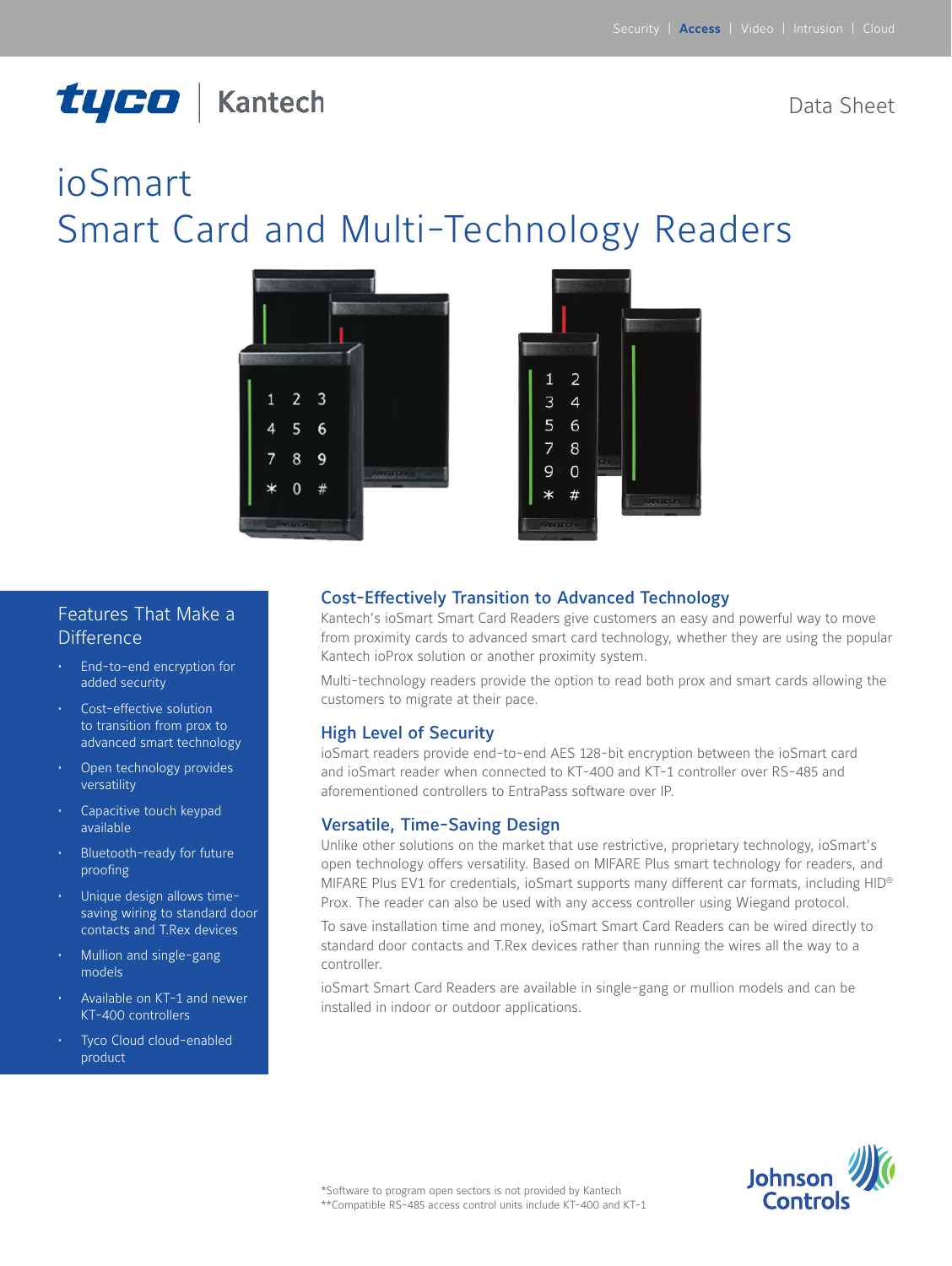



#### More Than Just a Reader

ioSmart readers are uniquely designed with multi-purpose capabilities for broader access control applications. ioSmart supports panel-less access control operation for offline door applications where panel-based architectures are cost prohibitive for low cost keyless entry. While in panel-less operation, ioSmart readers do not require any local network connectivity and provide cloud managed access control for mobile users even when Wi-Fi and cellular networks are out of service.

#### Future Proof

ioSmart Smart Card Readers are Bluetooth-ready and field firmware upgradeable, providing a solution that customers can rely on for long-term performance.

Beyond access control, customers can use the ioSmart MIFARE Plus EV1 card's additional unlocked sectors for third party applications such as vending, cafeteria, bus/train, etc.\*

These readers offer an uncomplicated path to secure, feature-rich technology.

#### Intuitive User Experience

ioSmart Smart Card Readers include an intuitive LED status bar that clearly indicates various access conditions to the user. There are also models available with integrated backlit, capacitive keypad support for dual factor authentication, combining contactless card presentation with a PIN.

## ioSmart Card Formatting

| Format                                                   | Multi-Technology Models | <b>Smart Card Models</b> |
|----------------------------------------------------------|-------------------------|--------------------------|
| ioSmart MIFARE Plus EV1 (Kantech Smart Cards)            |                         |                          |
| ioProx (Kantech Proximity Cards)                         | X                       |                          |
| HID Prox 125Khz<br>(Common Formats ie: Corp1000, 26-bit) |                         |                          |
| MIFARE Classic (UID)                                     | X                       | X                        |
| MIFARE Plus (UID)                                        | X                       | $\times$                 |
| DESFire (UID)                                            | X                       | $\times$                 |
| 14443B Standard (UID) oPus Cards                         | X                       | $\times$                 |

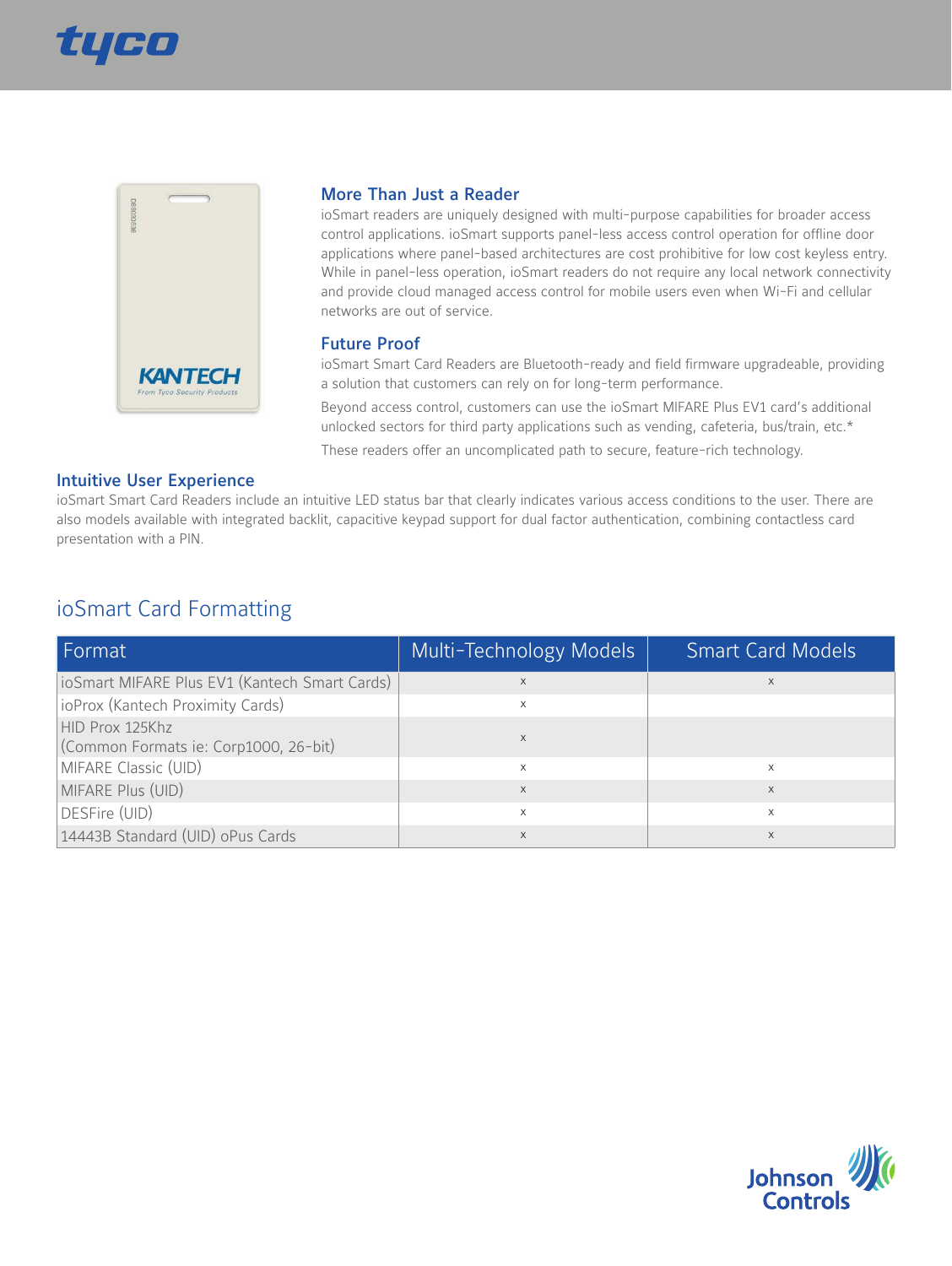

# Basic ioSmart Wiring Diagram



## Specifications

|                            | <b>Mullion</b>                  |                       |                  | Single-Gang                       |                  |                  |
|----------------------------|---------------------------------|-----------------------|------------------|-----------------------------------|------------------|------------------|
| Model Number               | KT-MUL-MT-KP                    | KT-MUL-MT             | KT-MUL-SC        | KT-SG-MT-KP                       | KT-SG-MT         | $KT-SG-SC$       |
| RF Technologies            | 13.56 MHz                       | 13.56 MHz             | 13.56 MHz        | 13.56 MHz                         | 13.56 MHz        | 13.56 MHz        |
|                            | 125 kHz                         | 125 kHz               |                  | 125 kHz                           | 125 kHz          |                  |
| Power Consumption (mA) @   | $200 \text{ mA}$                | $100 \text{ mA}$      | $100 \text{ mA}$ | $200 \text{ mA}$                  | $100 \text{ mA}$ | $100 \text{ mA}$ |
| 12 VDC Peak / Average      | 80 mA                           | 70 mA                 | 70 mA            | 80 mA                             | 70 mA            | 70 mA            |
|                            | 110 g                           | 110g                  | 105 <sub>g</sub> | 175 g                             | 170g             | 165 <sub>g</sub> |
| Weight                     | $(0.24$ lbs)                    | $(0.24$ lbs)          | $(0.23$ lbs)     | $(0.4$ lbs)                       | $(0.37$ lbs)     | $(0.36$ lbs)     |
| Capacitive Touch Keypad    | Yes                             | No.                   | No.              | Yes                               | No.              | No.              |
| with Backlighting          |                                 |                       |                  |                                   |                  |                  |
| Typical Read Range 125 kHz | Up to 5.1 cm $(2.0 \text{ in})$ |                       |                  | Up to $6.8$ cm $(2.7 \text{ in})$ |                  |                  |
| ioProx ID-1 Credentials    |                                 |                       | n/a              |                                   |                  | n/a              |
| (Cards)                    |                                 |                       |                  |                                   |                  |                  |
| Typical Read Range 13.56   |                                 |                       |                  |                                   |                  |                  |
| MHz MIFARE Plus EV1,       |                                 |                       |                  | Up to 4.3 cm (1.7 in)             |                  |                  |
| encrypted sector, ID-1     |                                 | Up to 3.8 cm (1.5 in) |                  |                                   |                  |                  |
| Credentials (Cards)        |                                 |                       |                  |                                   |                  |                  |

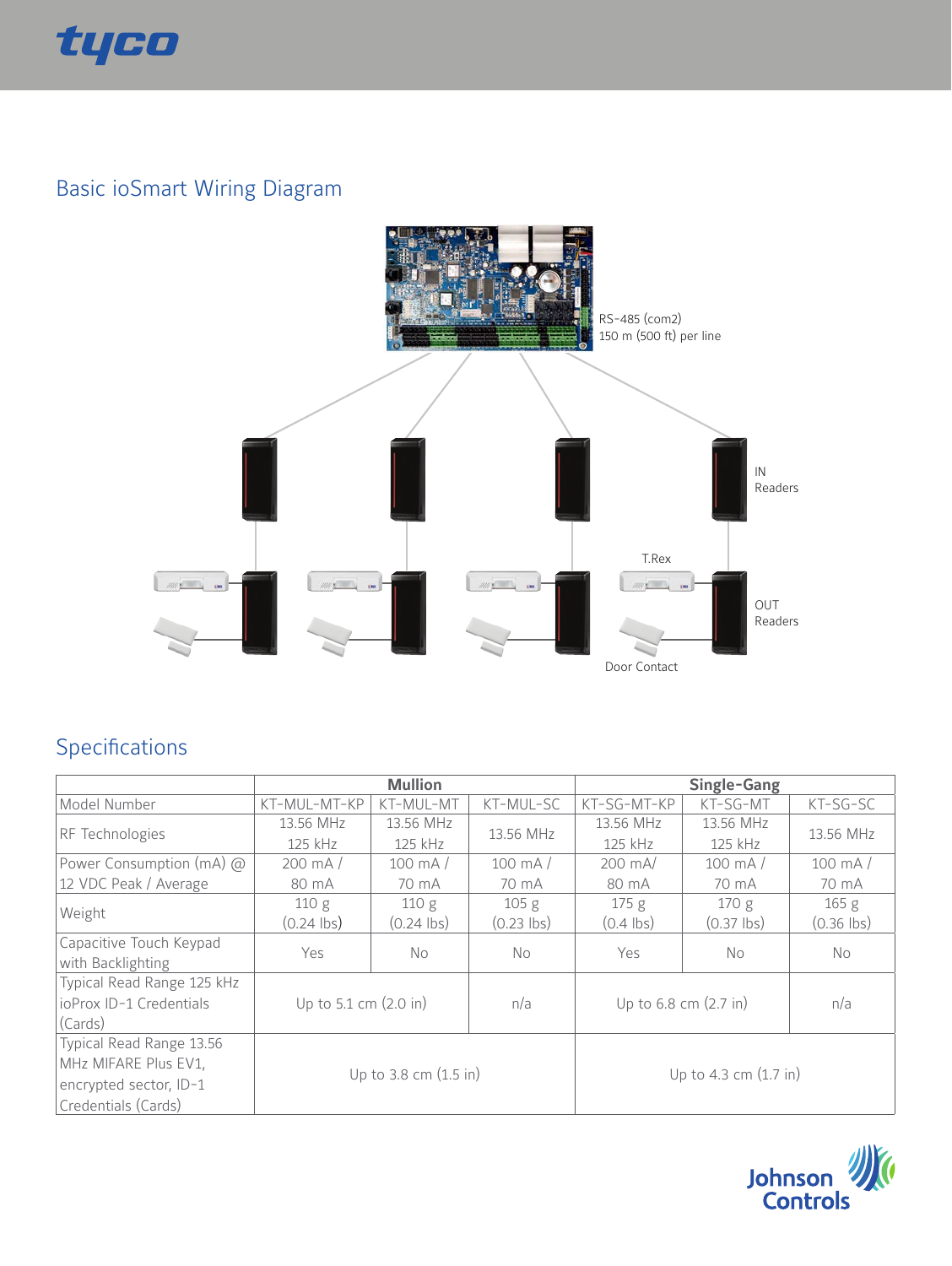

| Mounting                           | Mullion                                                                                        |     | Single-Gang (North America / Europe) |     |  |
|------------------------------------|------------------------------------------------------------------------------------------------|-----|--------------------------------------|-----|--|
| Dimensions $(H \times W \times D)$ | 115.8 x 44.6 x 24.7 mm                                                                         |     | 115.8 x 71.5 x 24.7 mm               |     |  |
|                                    | 4.56 x 1.75 x 0.97 in                                                                          |     | 4.56 x 2.81 x 0.97 in                |     |  |
| Supported Credentials              |                                                                                                |     |                                      |     |  |
| 125 kHz                            | ioProx and HID                                                                                 | n/a | ioProx and HID                       | n/a |  |
| Supported Credentials              | MIFARE Plus EV1 and ISO/IEC 14443A and 14443B                                                  |     |                                      |     |  |
| 13.56 MHz                          |                                                                                                |     |                                      |     |  |
| Wiring Terminal                    | 6 screwless poles                                                                              |     |                                      |     |  |
| Tamper                             | Optical                                                                                        |     |                                      |     |  |
| <b>Wiegand Communication</b>       |                                                                                                |     |                                      |     |  |
| Formats                            | Kantech SSF, Kantech XSF, 26-bit, 34-bit                                                       |     |                                      |     |  |
| Sounder                            | Integrated                                                                                     |     |                                      |     |  |
| AES-128 Security                   | From the ioSmart card to the reader and from the reader to the access control unit over RS-485 |     |                                      |     |  |
| Output                             | RS-485: 1 supervised open-drain, up to 750 mA                                                  |     |                                      |     |  |
| <b>Operating Temperature</b>       | -40 °C to +70 °C (-40 °F to +158 °F)                                                           |     |                                      |     |  |
| <b>Operating Humidity</b>          | O to 95% non-condensing                                                                        |     |                                      |     |  |
| <b>LED</b> Indicator               | Multi-Color bar: Red, Green, Yellow, Blue, Configurable                                        |     |                                      |     |  |
| Inputs in Wiegand mode             | <b>LED</b> and Buzzer                                                                          |     |                                      |     |  |
| Inputs in RS-485                   | 2 to 4, configurable                                                                           |     |                                      |     |  |
| Input Voltage                      | 8.5 VDC to 16 VDC (provided by UL listed, power limited power source)                          |     |                                      |     |  |
| Housing                            | Polycarbonate, smoked black                                                                    |     |                                      |     |  |
| Flammability Rating                | $UL94V-2$                                                                                      |     |                                      |     |  |
| Firmware                           | Fully upgradable using RS-485                                                                  |     |                                      |     |  |
| <b>Ingress Protection Rating</b>   | <b>IP55</b>                                                                                    |     |                                      |     |  |
| Communication                      | RS-485 (AES-128) or Wiegand                                                                    |     |                                      |     |  |
| Cabling                            | 3 twisted pairs AWG 22 unshielded or CAT5, up to 150 m (500 ft)                                |     |                                      |     |  |
| Warranty                           | Limited Lifetime                                                                               |     |                                      |     |  |
| Certifications                     | FCC/IC, CE, UL294, NIST, FIPS 197, RoHS, WEEE                                                  |     |                                      |     |  |
| Compatible RS-485 Access           |                                                                                                |     |                                      |     |  |
| Control Units                      | KT-400 and KT-1 (see ioSmart install manual for cable distances between reader and controller) |     |                                      |     |  |

## Ordering Information

## ioSmart Card Readers and Cards

| Model Number  | <b>Description</b>                                                          |
|---------------|-----------------------------------------------------------------------------|
| KT-MUL-MT     | ioSmart Smart Card Reader, multi-technology, mullion                        |
| KT-MUL-MT-KP  | ioSmart Smart Card Reader, multi-technology, mullion with keypad            |
| KT-MUL-SC     | ioSmart Smart Card Reader, smart card only, mullion                         |
| KT-SG-MT      | ioSmart Smart Card Reader, multi-technology, single gang                    |
| KT-SG-MT-KP   | ioSmart Smart Card Reader, multi-technology, single gang with keypad        |
| $KT-SG-SC$    | ioSmart Smart Card Reader, smart card only, single gang                     |
| MFP-2KDYE     | MIFARE Plus EV1 2K Printable Smart Card                                     |
| MFP-2KDYE-COM | MIFARE Plus EV1 2K Printable Smart Card. Composite, 40% Polyester / 60% PVC |
| MFP-2KSHL     | MIFARE Plus EV1 2K Shell Smart Card                                         |
| MFP-2KKEY     | MIFARE Plus EV1 2K Keyfob                                                   |
| MT-2KDYE      | Dual Tech Smart Card; MIFARE Plus EV1 2K; 7-Byte UID; 125 kHz ioProx        |

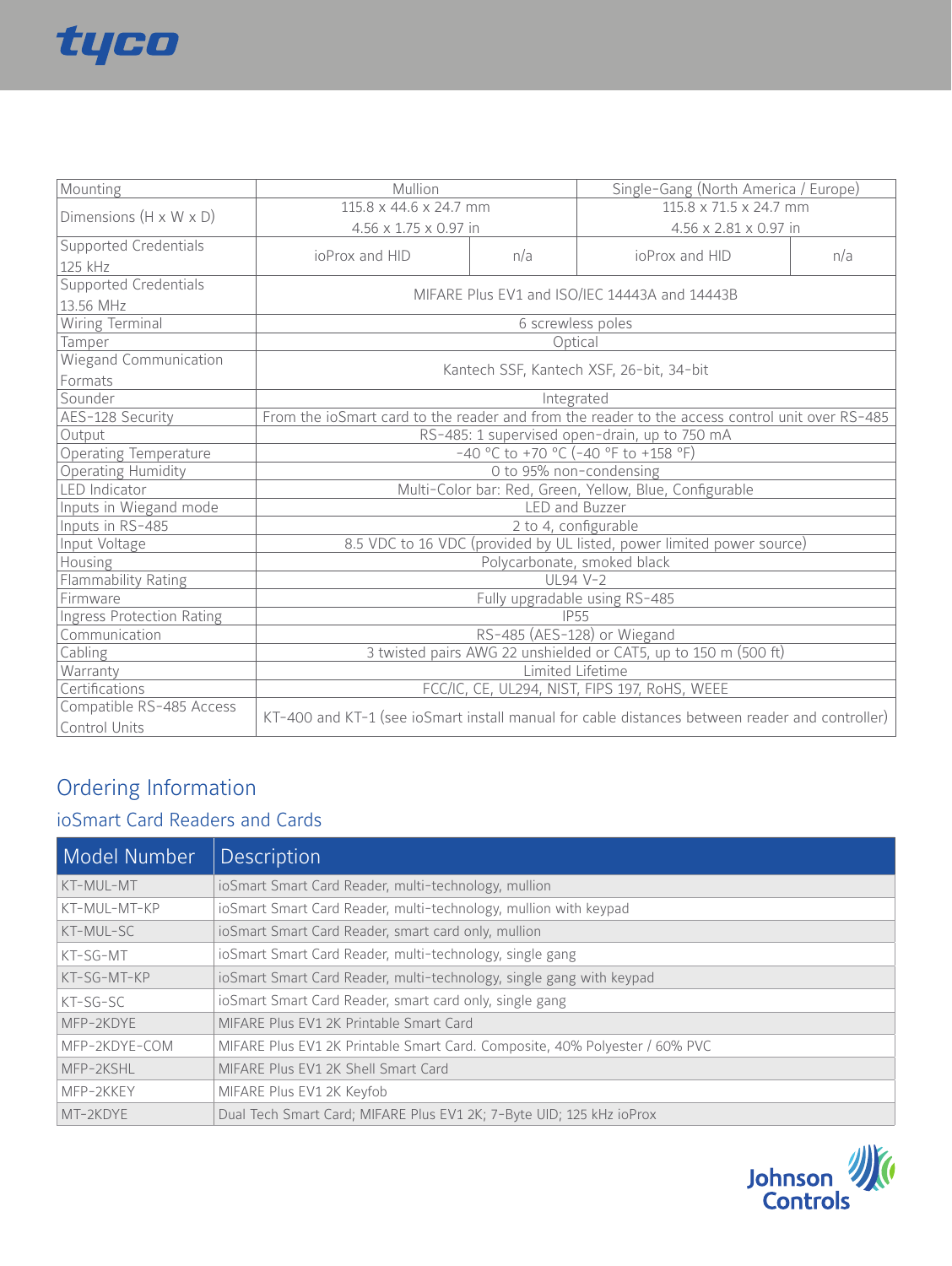

## ioSmart Starter Kits

|                 | Model Number Security Software Controller(s) Reader(s) |          |                                   | Other Items                                                                                                                                        |
|-----------------|--------------------------------------------------------|----------|-----------------------------------|----------------------------------------------------------------------------------------------------------------------------------------------------|
| $SK-CE-400-SCM$ | <b>EntraPass</b><br>Corporate Edition                  | $KT-400$ | KT-MUL-SC (3)<br>KT-MUL-MT-KP (1) | USB-485 converter (1), TR1675 transformer (1),<br>KT-BATT-12 battery (1), MFP-2KSHL smart<br>cards (5) (US and Canada)                             |
| SK-CE-400-SCSG  | <b>EntraPass</b><br>Corporate Edition                  | $KT-400$ | $KT-SG-SC(3)$<br>KT-SG-MT-KP (1)  | USB-485 converter (1), TR1675 transformer (1),<br>KT-BATT-12 battery (1), MFP-2KSHL smart<br>cards (5) (US and Canada)                             |
| $SK-SE-400-SCM$ | <b>EntraPass</b><br><b>Special Edition</b>             | $KT-400$ | KT-MUL-SC(3)<br>KT-MUL-MTw-KP (1) | USB-485 converter (1), TR1675 transformer (1),<br>KT-BATT-12 battery (1), MFP-2KSHL smart<br>cards (5) (US and Canada)                             |
| SK-SE-400-SCSG  | <b>EntraPass</b><br>Special Edition                    | $KT-400$ | $KT-SG-SC(3)$<br>KT-SG-MT-KP (1)  | USB-485 converter (1), TR1675 transformer (1),<br>KT-BATT-12 battery (1), MFP-2KSHL smart<br>cards (5) (US and Canada)                             |
| SK-CE-1M-SCM    | <b>EntraPass</b><br>Corporate Edition                  | $KT-1-M$ | $KT-MUL-SC(1)$                    | MFP-2KSHL smart cards (5), KT-PTC164OUG<br>120V / 16 VAC 40 VA transformer, KT-PS4085<br>12 VDC power supply, KT-BATT-12 battery                   |
| SK-CE-1M-SCM-LA | <b>EntraPass</b><br>Corporate Edition                  | $KT-1-M$ | KT-MUL-SC (1)                     | 120V / 16 VAC 40 VA transformer<br>(KT-PTC1640UG), 12 VDC power supply<br>(KT-PS4085), 12V 7 AH battery<br>(KT-BATT-12), 5 smart cards (MFP-2KSHL) |
| SK-SE-1M-SCM-C  | <b>EntraPass</b><br><b>Special Edition</b>             | $KT-1-M$ | $KT-MUL-SC(1)$                    | MFP-2KSHL smart cards (5), KT-PTC1640CG<br>120V / 16 VAC 40 VA transformer (Canada<br>only), KTPS4085 12 VDC Power supply,<br>KT-BATT-12 battery   |
| SK-SE-1M-SCM    | <b>EntraPass</b><br><b>Special Edition</b>             | $KT-1-M$ | KT-MUL-SC (1)                     | MFP-2KSHL smart cards (5), JT-PTC1640UG)<br>120V / 16 VAC 40 VA transformer, KT-PS4085<br>12 VDC Power supply, KT-BATT-12 battery                  |
| SK-CE-1M-SCM-C  | <b>EntraPass</b><br>Corporate Edition                  | $KT-1-M$ | KT-MUL-SC (1)                     | MFP-2KSHL smart cards (5), KT-PTC1640CG<br>120V / 16 VAC 40 VA transformer (Canada<br>only), KTPS4085 12 VDC Power supply,<br>KT-BATT-12 battery   |